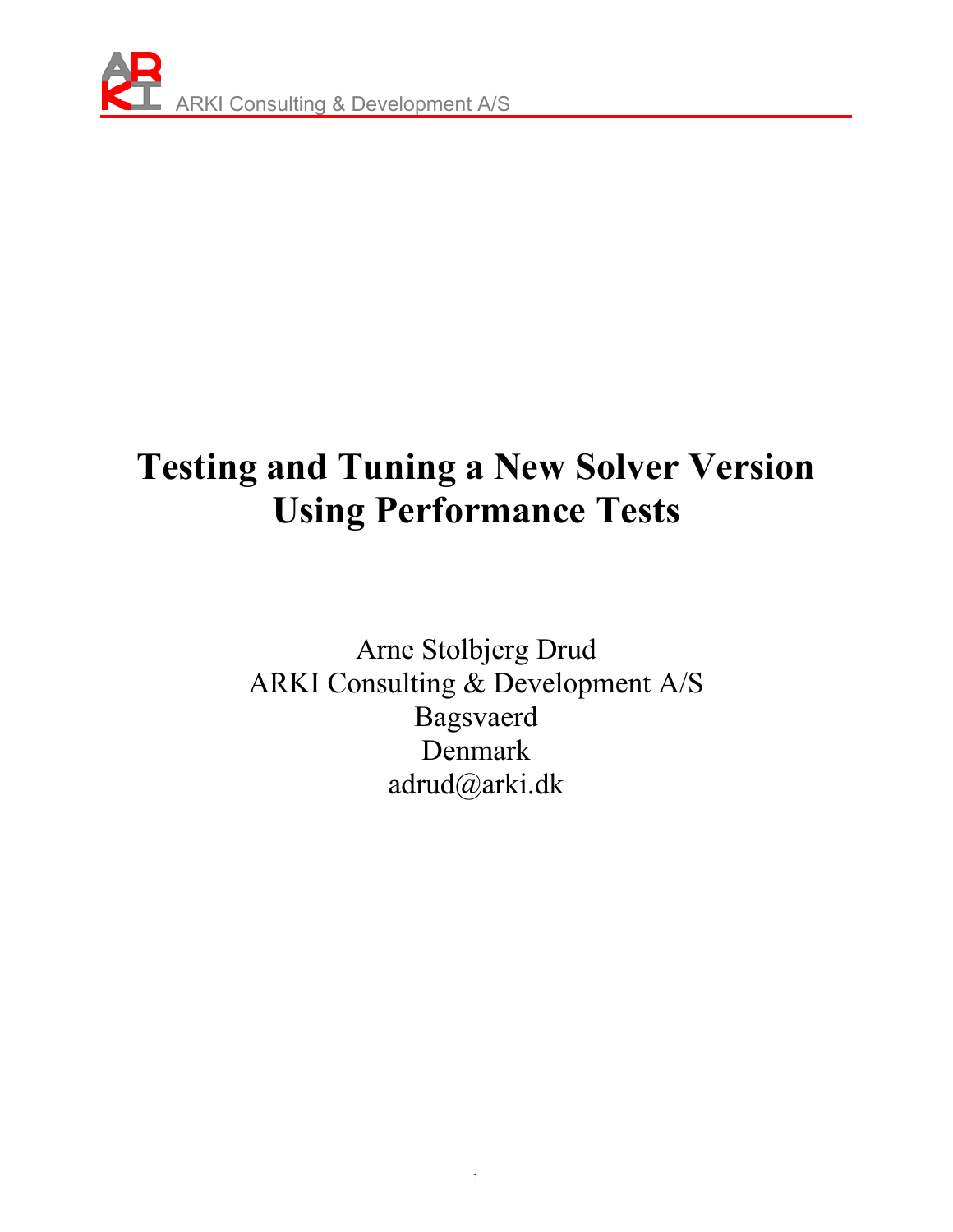# **Overview:**

- The Basic Types of Test for a new Solver:
	- Absolute Tests (all Solvers must satisfy)
	- Relative Tests (comparing with an old version)
- Tools from the GAMS Performance World
- Analyzing good Options values
	- Standard Continuous Options
	- Options that affect only few models
- Summary and Conclusions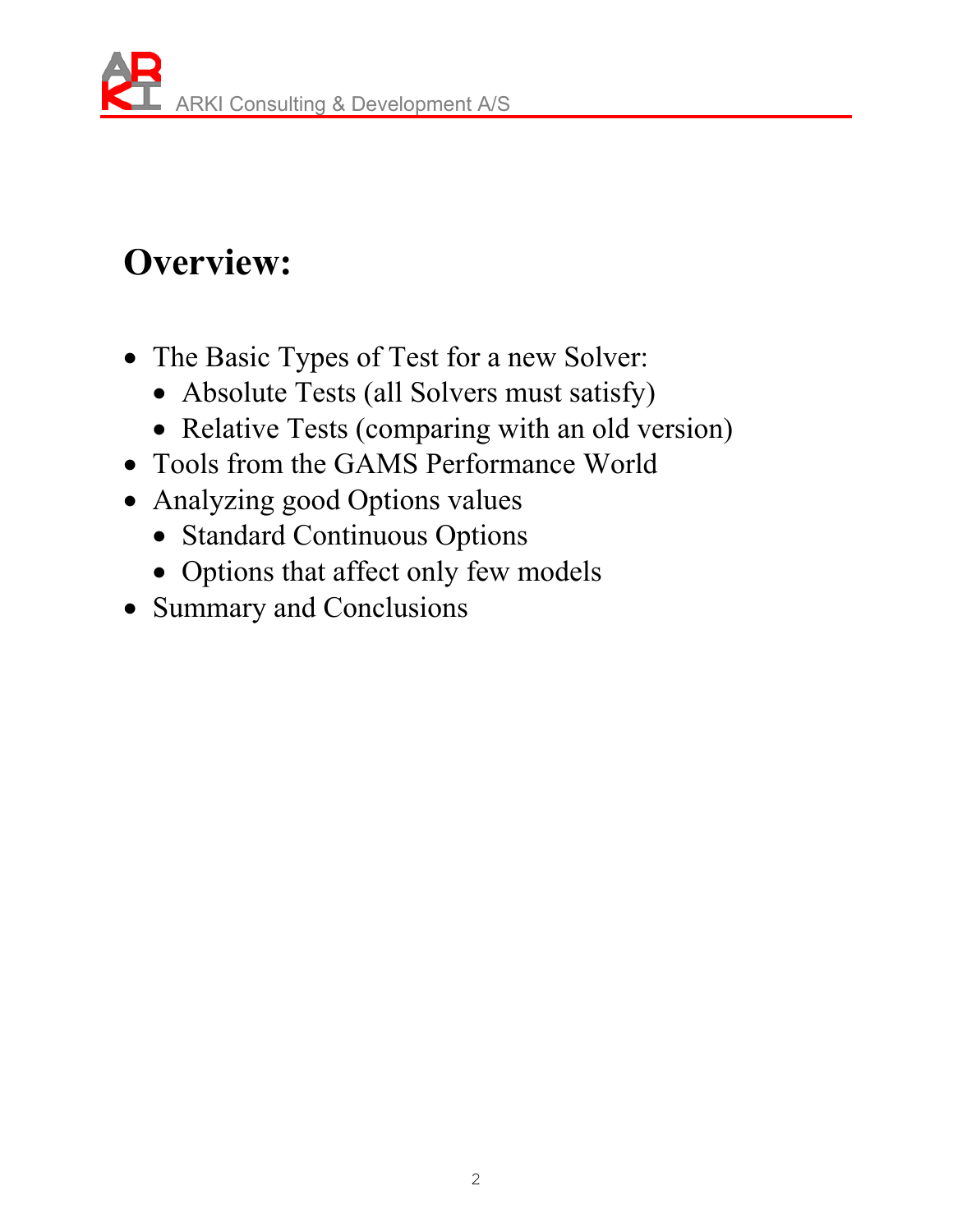# **Preparing a new Solver Version**

A Solver consist of a Solver Library plus an Interface to some model provider / modeling system. Before any new Solver can be released we need to run a number of **absolute tests:** 

- The solver must never Crash.
- The solver must not go into an infinite loop.
- The solver must always return a well defined status.
- The solver must obey certain limits: iteration limits, resource limits, and function evaluation error limits.
- The primal/dual solution must obey certain sign conventions (set by the modeling system) and a solution labeled Locally Optimal or Locally Infeasible must indeed be Locally Optimal or Locally Infeasible.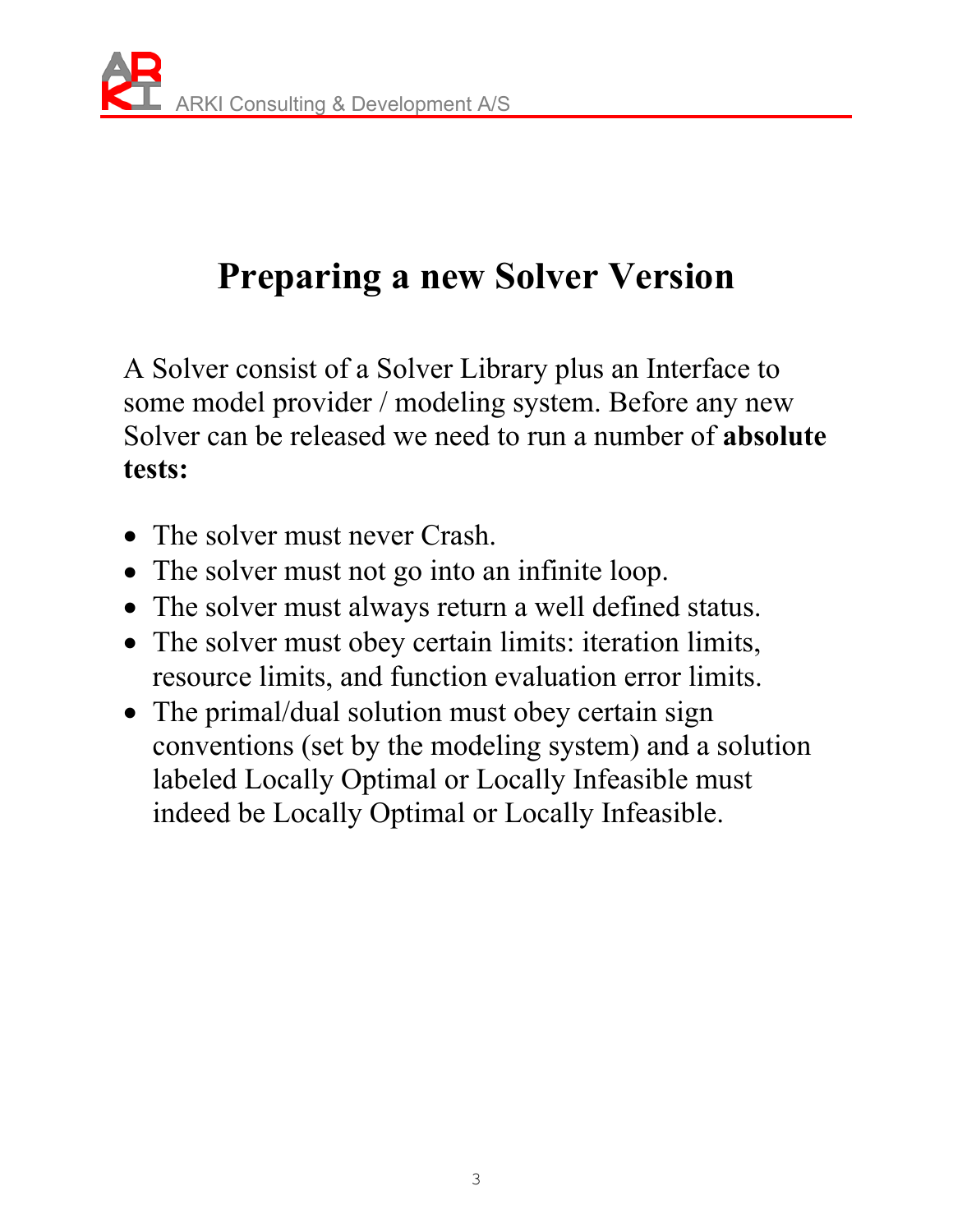# **Preparing a new Solver Version (cont)**

Before a new Version of an existing Solver is released we will usually run some additional Relative Tests. The objective is to ensure that the solver in some sense is "Better". This concept of a Pareto Optimal solver implies:

- Reliability: Models that could be solved before should still be solvable.
- Efficiency: Models should run more quickly.

Reliable testing involves a large number of models each run with many sets of options, so some automatic generation of test runs and automatic collection an analysis of test results is necessary.

This talk will describe the GAMS Performance World environment used for testing GAMS/CONOPT3 compared to GAMS/CONOPT2.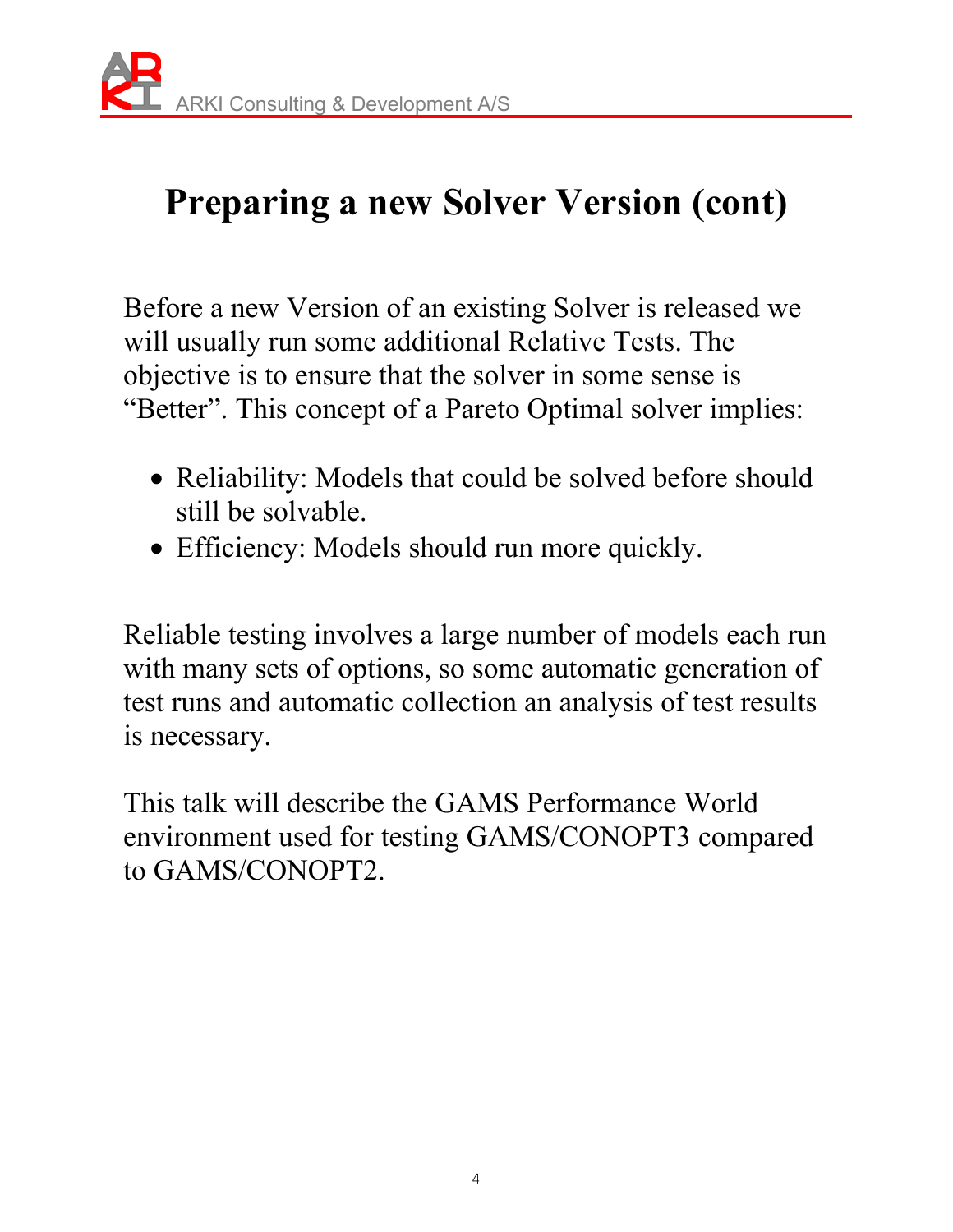

### **Tools in the GAMS Performance World The Absolute Tests**

**Crbatch.gms:** Creates a job that manages the execution of a large number of models and the accumulation of test information in a so called "Trace File".

The Trace File has information about the size of each model (number of variables, equations, nonzeros, nonlinearities etc.) and information about the solution status (optimal, infeasible, resource interrupt, no solution, etc.) and solution statistics (iterations, resources, function evaluation errors, objective value etc.)

The Trace File is a comma delimited file, i.e. it has a format that easily can be read by many programs including Excel and GAMS.

**Schulz.gms**: Schulz catches runaway jobs (i.e. jobs with infinite loops or jobs that do not obey the prespecified resource limits) and terminates them. Can be used in environments where job resource limits are not provided by the operating system (e.g. Windows).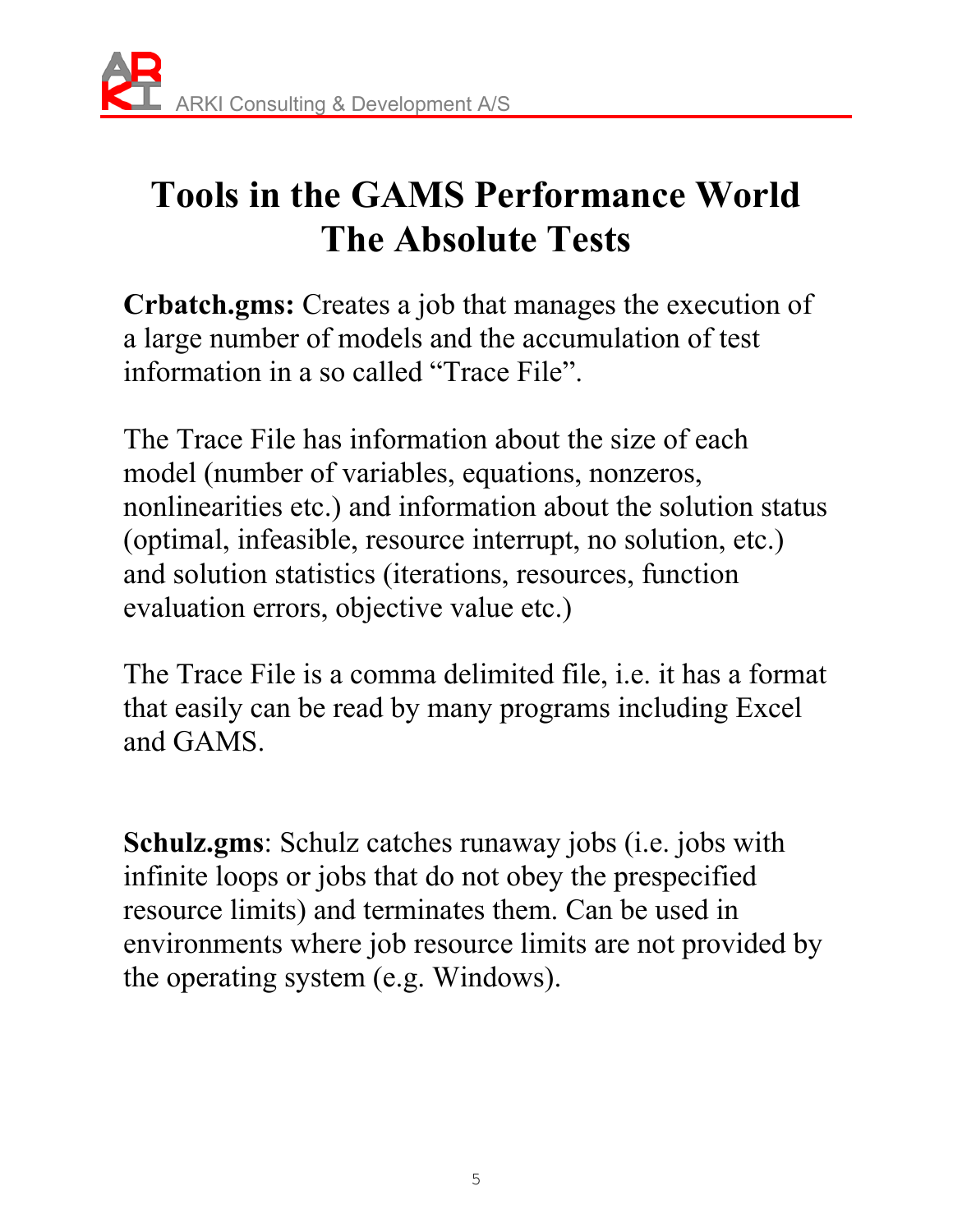# **Tools in the GAMS Performance World The Absolute Tests (cont)**

**Model Collections**: Collections of models of different types (e.g. LINLib, GLOBALLib, MINLPLib, MPECLib) are available for the initial tests.

**GAMS/Examiner:** A new GAMS "Solver" that analyses whether a solution (computed by a "Real" solver) satisfies the standard optimality criteria. The tests includes primal and dual feasibility and complementary slackness.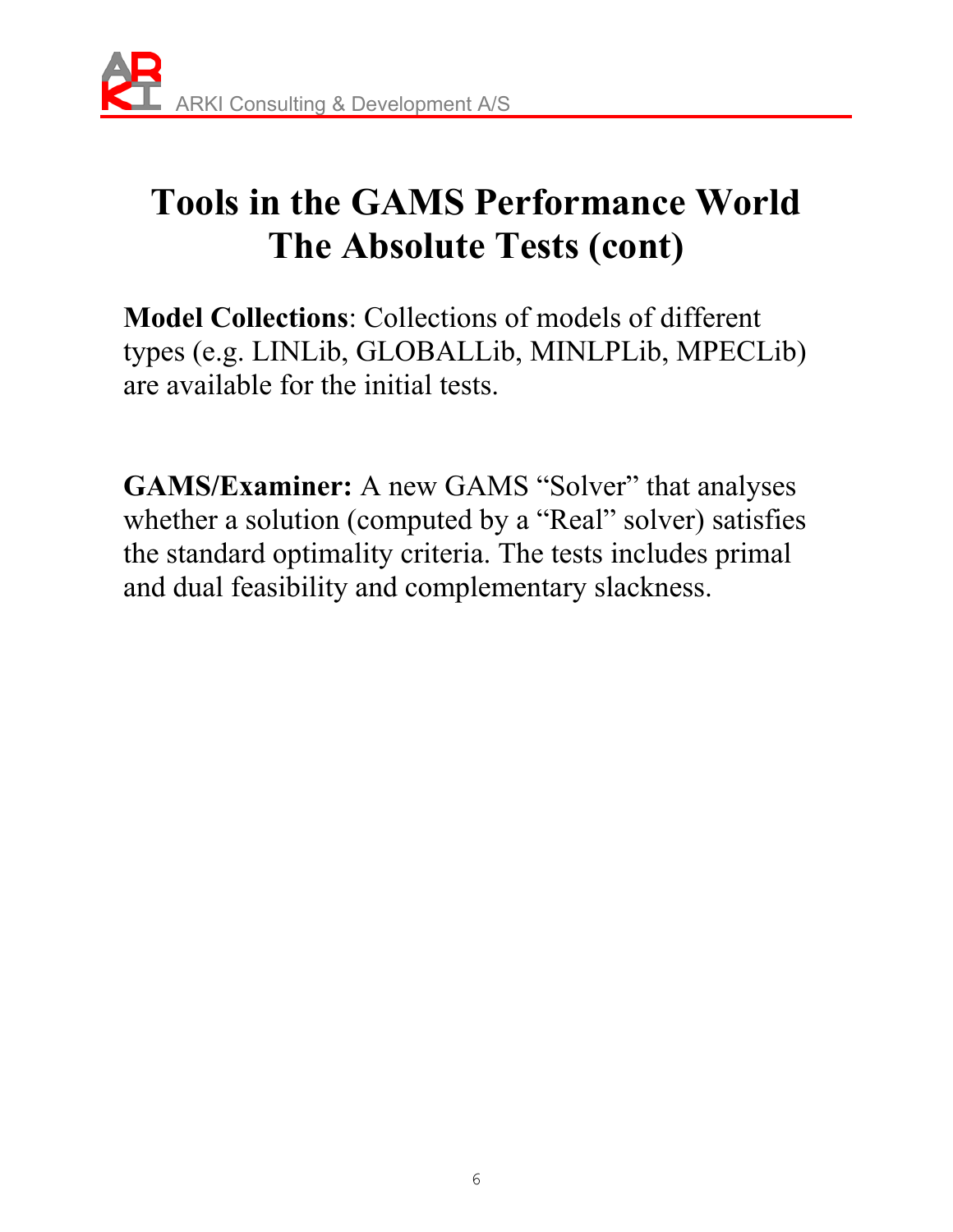# **Tools in the GAMS Performance World The Absolute Tests (cont)**

These tools are used in our initial **Absolute tests**:

- The solver must never Crash: *A crash is translated into a special status in trace file. It does not disappear.*
- The solver must not go into an infinite loop. *Schulz will catch these jobs and the trace file will have a special status.*
- The solver must always return a well defined status. *A missing or wrong status is translated into a special status in trace file.*
- The solver must obey certain limits: iteration limits, resource limits, and function evaluation error limits. *The values are in the trace file and can be compared against the limits.*
- The primal/dual solution must obey certain sign conventions (set by the modeling system) and a solution labeled Locally Optimal or Locally Infeasible must indeed be a Locally Optimal or Locally Infeasible. *GAMS/Examiner performs these checks.*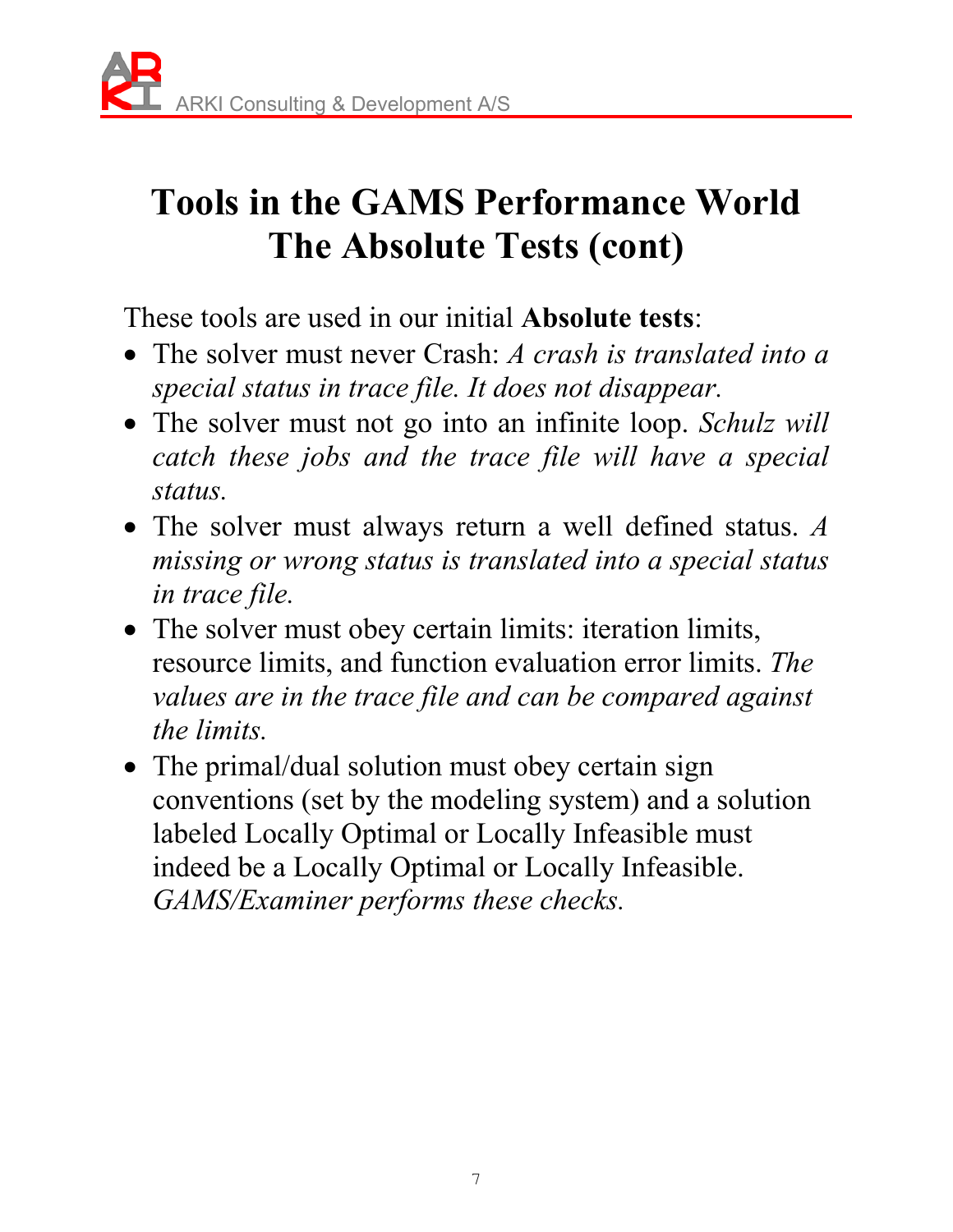

### **Tools in the GAMS Performance World The Relative Tests**

**Square.gms**: Compares all solver status codes (optimal, infeasible, unbounded, interrupt, fail, etc) of one solver with all return outcomes of another solver. The output is an html file

This can be used to compare the **reliability** of a new version of a Solver with the old version.

Cases where the new solver fails and the old did not needs special attention.

Cases where the new solver returns Locally Infeasible and the old solver returned Locally Optimal must be checked with the GAMS/Examiner.

The following tables are results with the content of GLOBALLib as of November 14, 2002 using the Standard CONOPT2 and the Beta-test CONOPT3.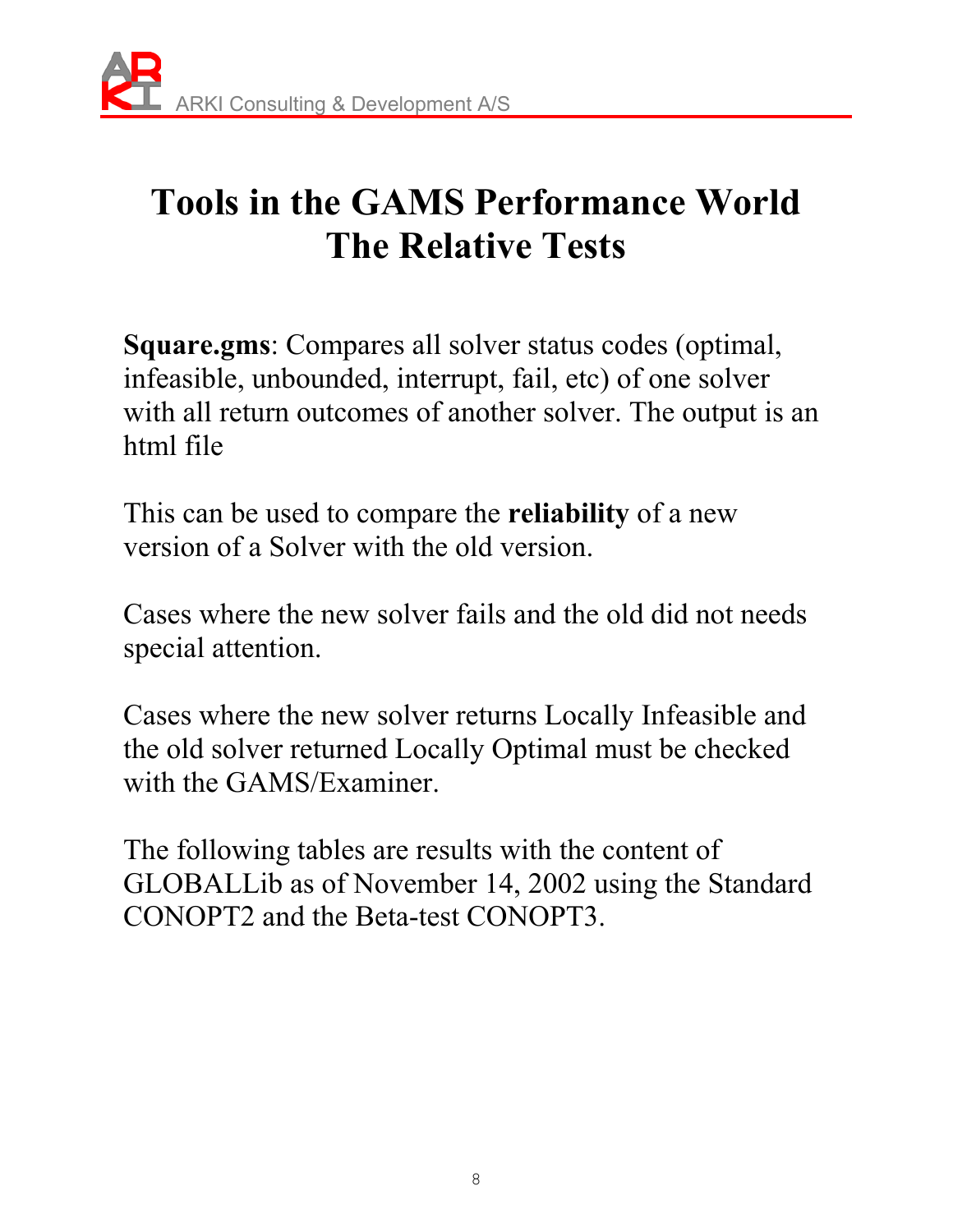### **Tools in the GAMS Performance World The Relative Tests (cont)**

#### The tables are html documents:

|                  |                         |     | optimal feasible infeasible unbounded fail |   | total   |
|------------------|-------------------------|-----|--------------------------------------------|---|---------|
|                  |                         |     |                                            |   | CONOPT2 |
| optimal          |                         |     |                                            |   |         |
| feasible         |                         | 231 |                                            |   | 234     |
| infeasible       |                         |     |                                            |   |         |
| unbounded        |                         |     |                                            |   |         |
| fail             |                         | 15  |                                            |   | 18      |
| total<br>CONOPT3 | $\overline{\mathbf{2}}$ | 246 |                                            | 6 | 256     |

Result Totals in Number of Models:

CONOPT2: feas -- CONOPT3: f Back to top

| Modelname CONOPT2 CONOPT3 |         |         | Ratio<br>(CONOPT2/CONOPT3) | Obj<br>(CONOPT2)         | Status<br>(CONOPT3)     |
|---------------------------|---------|---------|----------------------------|--------------------------|-------------------------|
| EX8 3 13                  | 0.1406  | 0.8711  |                            | $\parallel$ -36.08469789 | mstat(6)<br>sstat $(4)$ |
| ROCKET200                 | 13.8601 | 9.5430  |                            | $-1.01283538$            | mstat(6)<br>sstat $(4)$ |
| ROCKET400                 | 37.9199 | 40.9805 |                            | $-1.01283584$            | mstat(6)<br>sstat $(4)$ |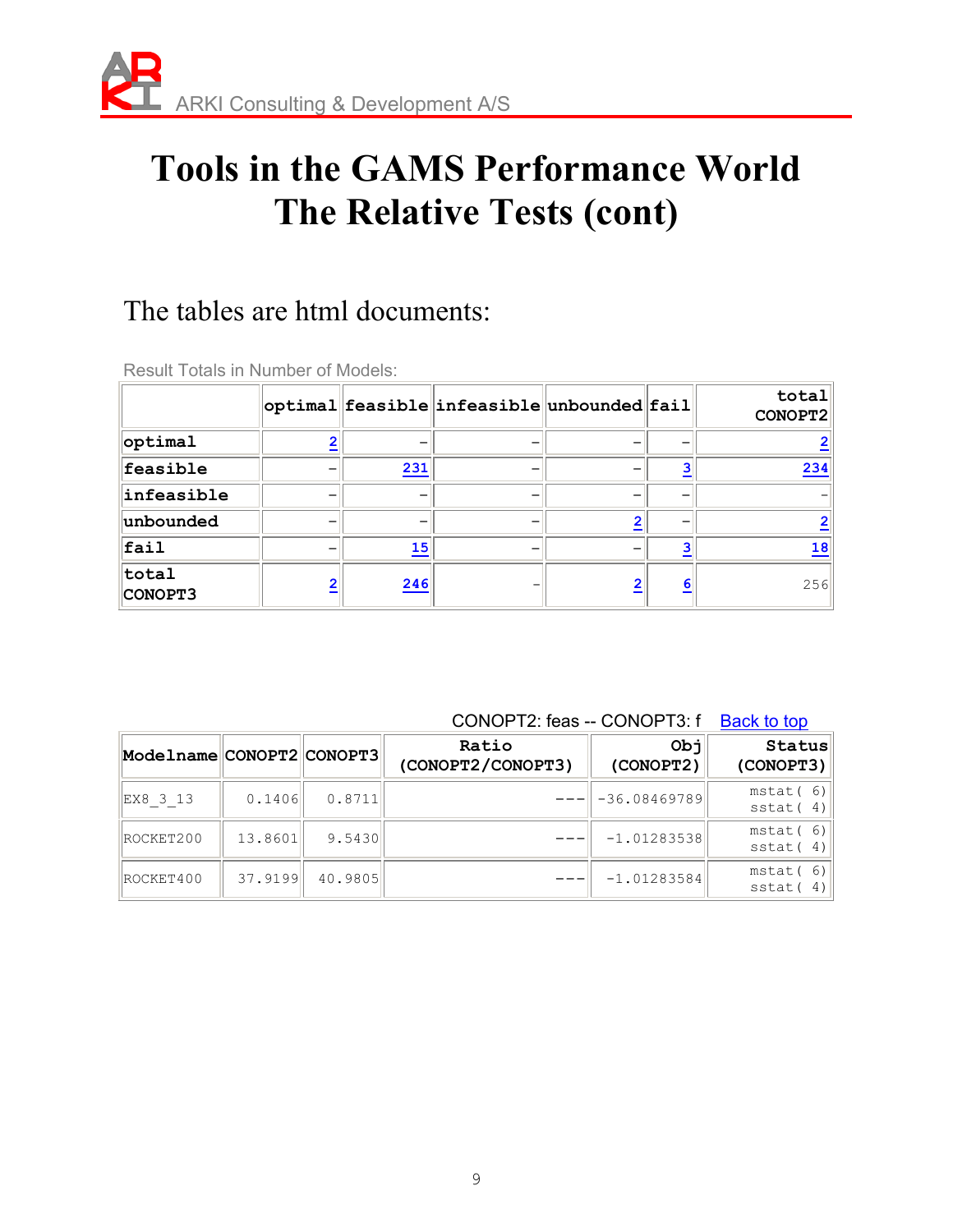# **Tools in the GAMS Performance World The Relative Tests (cont)**

**Restime.gms**: Compares the solution times for two solvers, e.g. a new and old version of a solver.

The output are two html files. One compares the solution time (and quality) for all models that are solved locally optimal, and one compares the solution time (and quality) for all model.

|                                                   | Total | Obj.<br>CONOPT2<br>better | Obj.<br>same | Obj.<br>CONOPT3<br>better |
|---------------------------------------------------|-------|---------------------------|--------------|---------------------------|
| Solver<br>CONOPT2<br>much<br>faster :             |       |                           |              |                           |
| Solver CONOPT2 faster :                           | 23    | $\overline{2}$            | 20           |                           |
| the<br>Solvers<br>perform<br>same:                | 179   | $\overline{5}$            | 169          | 5                         |
| Solver CONOPT3 faster :                           | 23    | $\overline{2}$            | 17           |                           |
| CONOPT3<br>much<br>Solver<br>faster :             | 8     |                           | 8            |                           |
| solved<br>models<br> Total<br> optimal/feasible : | 233   | 9                         | 214          | 10                        |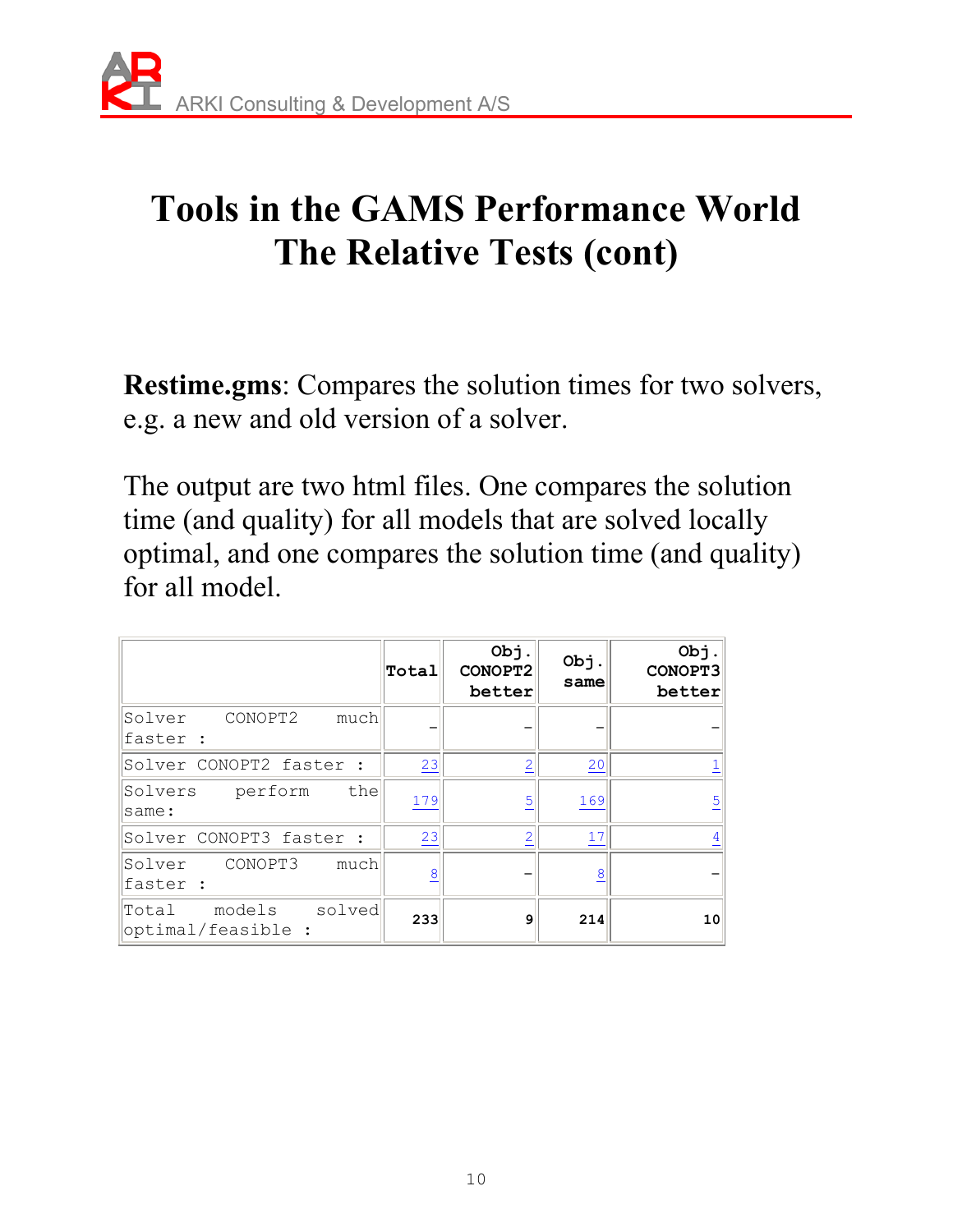| Modelname CONOPT2 CONOPT3 |        |         | (CONOPT2<br>Ratio<br>CONOPT3) | Obj CONOPT2       | Obj<br>CONOPT3                      |
|---------------------------|--------|---------|-------------------------------|-------------------|-------------------------------------|
| CAMSHAPE200               | 0.2344 | 0.3203  | 0.732                         | $-4.27850023E+00$ | -4.27850023E+00                     |
| CAMSHAPE400               | 0.6641 | 0.9531  | 0.697                         |                   | $-4.27568848E+00$   -4.27568848E+00 |
| CAMSHAPE800               | 4.5000 | 5.3359  | 0.843                         | $-4.27427414E+00$ | $-4.27427414E+00$                   |
| CHAIN25                   | 0.0703 | 0.0820  | 0.857                         | 5.07226149E+00    | 5.07226149E+00                      |
| CHAIN50                   | 0.0703 | 0.0820  | 0.857                         | 5.07226149E+00    | 5.07226149E+00                      |
| ELEC25                    | 0.2734 | 0.3320  | 0.824                         | 2.43812760E+02    | 2.43812760E+02                      |
| EX8 3 5                   | 0.1484 | 0.2578  | 0.576                         | $-6.91196701E-02$ | $-6.91196705E-02$                   |
| GASOIL100                 | 1.3203 | 2.1055  | 0.627                         | 5.23659407E-03    | 5.23659431E-03                      |
| GASOIL200                 | 2.8359 | 4.5859  | 0.618                         | 5.23659560E-03    | 5.23659587E-03                      |
| GASOIL400                 | 5.8828 | 10.0742 | 0.584                         | 5.23659554E-03    | 5.23659583E-03                      |
| GASOIL50                  | 0.5391 | 0.9414  | 0.573                         | 5.23663972E-03    | 5.23664002E-03                      |
| LNTS100                   | 0.7000 | 1.3906  | 0.503                         | 5.54595401E-01    | 5.54595401E-01                      |
| LNTS50                    | 0.2400 | 0.3086  | 0.778                         | 5.54668765E-01    | 5.54668765E-01                      |
| METHANOL100               | 1.3500 | 1.6094  | 0.839                         | 9.02229107E-03    | 9.02229043E-03                      |
| METHANOL200               | 3.3200 | 4.7656  | 0.697                         | 9.02228980E-03    | 9.02228976E-03                      |
| METHANOL400               | 7.0900 | 9.1914  | 0.771                         | 9.02228985E-03    | 9.02228985E-03                      |
| METHANOL50                | 0.6100 | 0.7422  | 0.822                         | 9.02228659E-03    | 9.02228684E-03                      |
| OP1                       | 0.3000 | 0.3594  | 0.835                         | 8.09315050E-04    | 8.09315050E-04                      |
| ROBOT50                   | 0.3499 | 0.4414  | 0.793                         | 9.14687850E+00    | 9.14687850E+00                      |
| ROCKET50                  | 1.0300 | 1.1719  | 0.879                         | $-1.01281706E+00$ | $-1.01281711E+00$                   |

#### Solver CONOPT2 faster - Obj same for both solvers: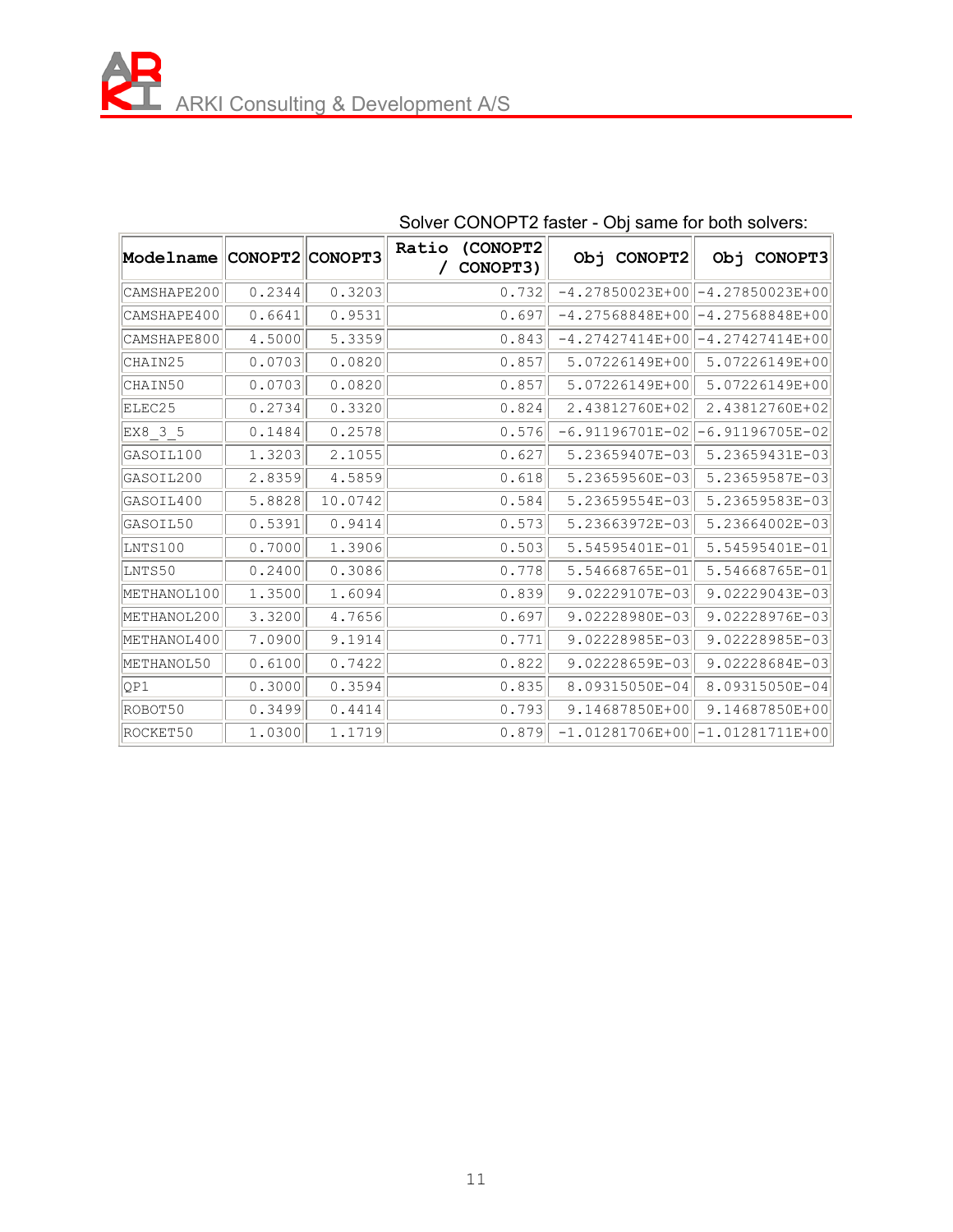### **Tools in the GAMS Performance World The Relative Tests (cont)**

The New Solver version is Pareto Optimal if there are no models in the groups "Old Solver is much faster than the New Solver" and "Old Solver is faster than the New Solver".

This is in practice impossible to achieve because of the large variability of solution times.

**Important client models** are included in separate test collections and we analyze the models where the Old solver is "much faster" than the New solver very carefully.

On **General Purpose model** collections we rely more on average behavior and degradation in performance on some models is accepted as long a the number of model with improved performance is much larger.

The performance tools do not take into account the size of the models. We will generally put more emphasis on larger models by having special collections of larger models.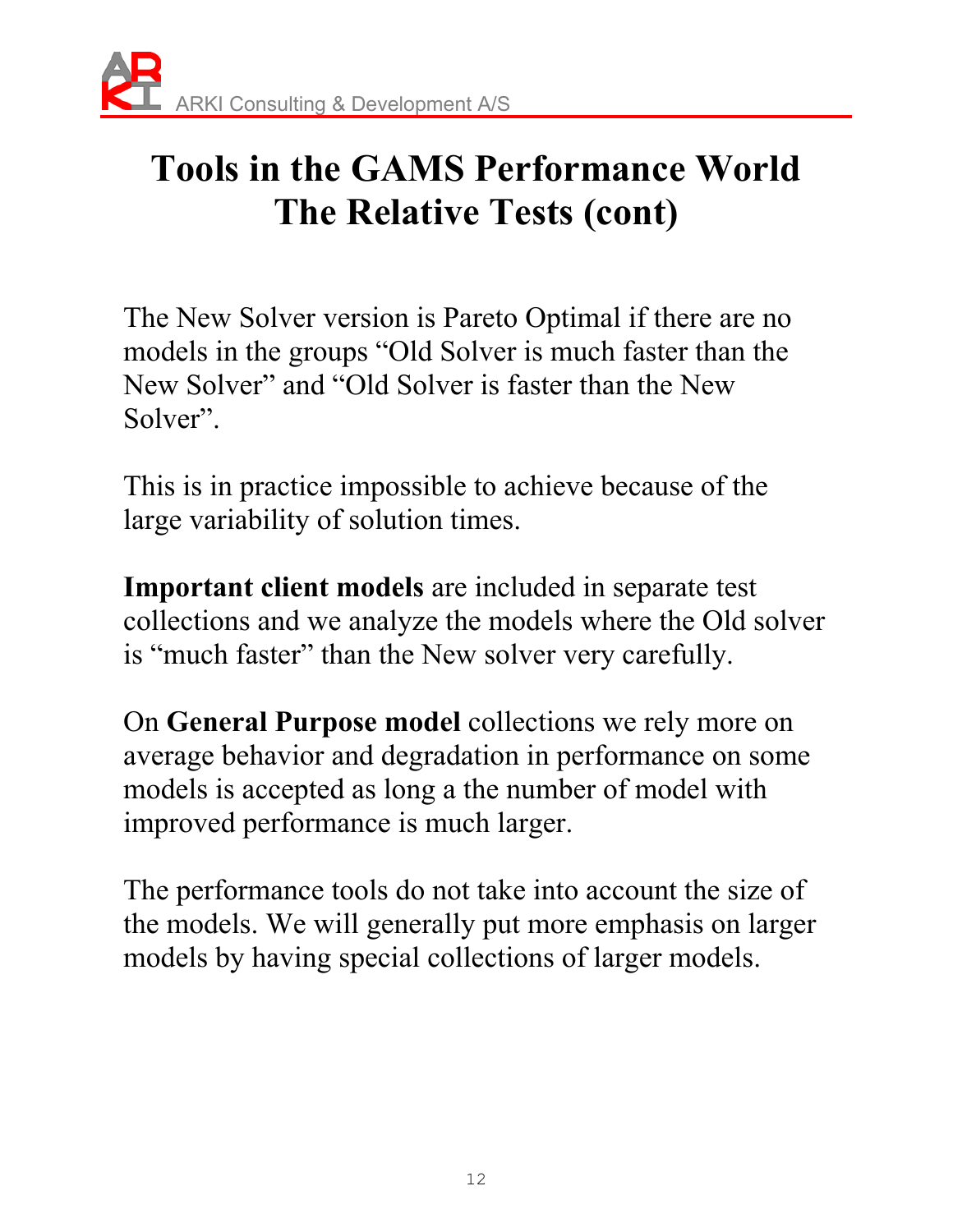# **Selection of Optimal Options using Performance Tools**

A solver like CONOPT has several types of "options":

Discrete options for selection of sub-methods:

- Use preprocessor method A, B or C
- Turn SQP or SLP On or Off
- Turn Scaling On or Off.
- Use line search with or without Bending.

Numerical Tolerances:

- Lower and upper bound on Relative pivot tolerance in sparse LU factorization (actual tolerance is determined dynamically based on behavior).
- Lower and upper bound on Feasibility tolerance (actual tolerance is determined dynamically based on behavior).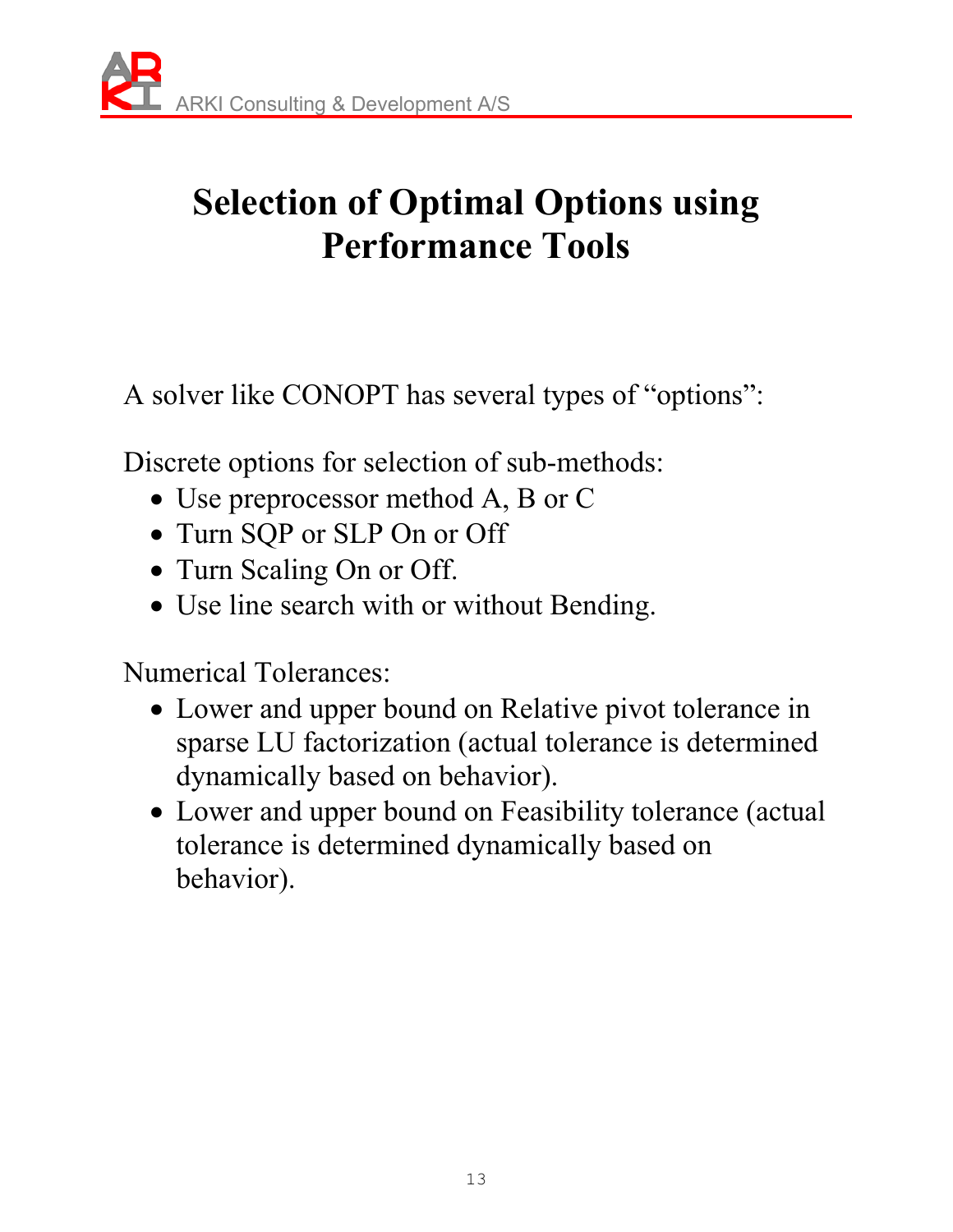# **Selection of Optimal Options using Performance Tools (cont)**

Small integers:

- After NN iterations with a particular behavior (e.g. all line searches end at a bound), switch to sub-method XX (e.q. SLP).
- When close to optimal in a subspace, add up to NN new superbasic variables.

Size limits for switching between sub-methods:

• If number of superbasic variables is above NN then use conjugate gradient method otherwise store and use an estimated Reduced Hessian.

Most Options have an influence on almost all models and it is therefore possible to use standard statistical methods to compare one Option setting against another:

**Square.gms** is used to find reliable option settings. Within these groups, **Restime.gms** or Excel spreadsheets can be used as a basis for selecting between alternatives.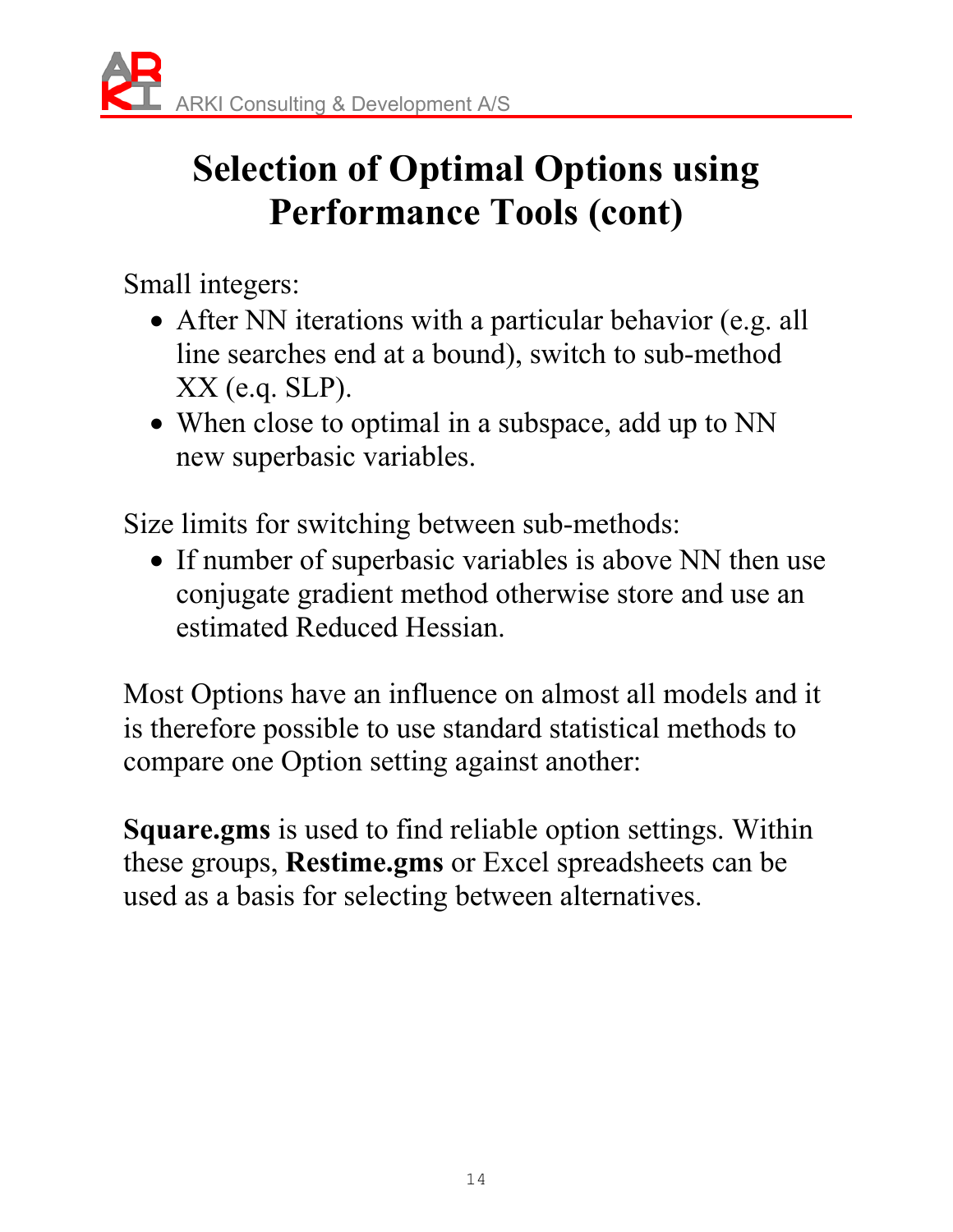## **Selection of Optimal Options using Performance Tools (cont)**

Some Options will only influence a small number of models and the statistical analysis must be adjusted.

An example is the Size limit of a Reduced Hessian: If number of superbasic variables is above NN then use a conjugate gradient method otherwise store and use an estimated Reduced Hessian.

|                                           | Total          | Obj.<br>CONOPT3 300<br>better | Obj.<br>same | Obj.<br>CONOPT3 500<br>better |
|-------------------------------------------|----------------|-------------------------------|--------------|-------------------------------|
| CONOPT3 300<br>Solver<br>much faster :    |                |                               |              |                               |
| Solver CONOPT3 300<br>faster :            | $\overline{5}$ |                               | 5            |                               |
| Solvers perform the<br>same:              | 238            |                               | 238          |                               |
| CONOPT3 500<br>Solver<br>faster :         | 6              |                               | 6            |                               |
| Solver CONOPT3 500<br>much faster :       |                |                               |              |                               |
| Total models solved<br>optimal/feasible : | 250            |                               | 250          |                               |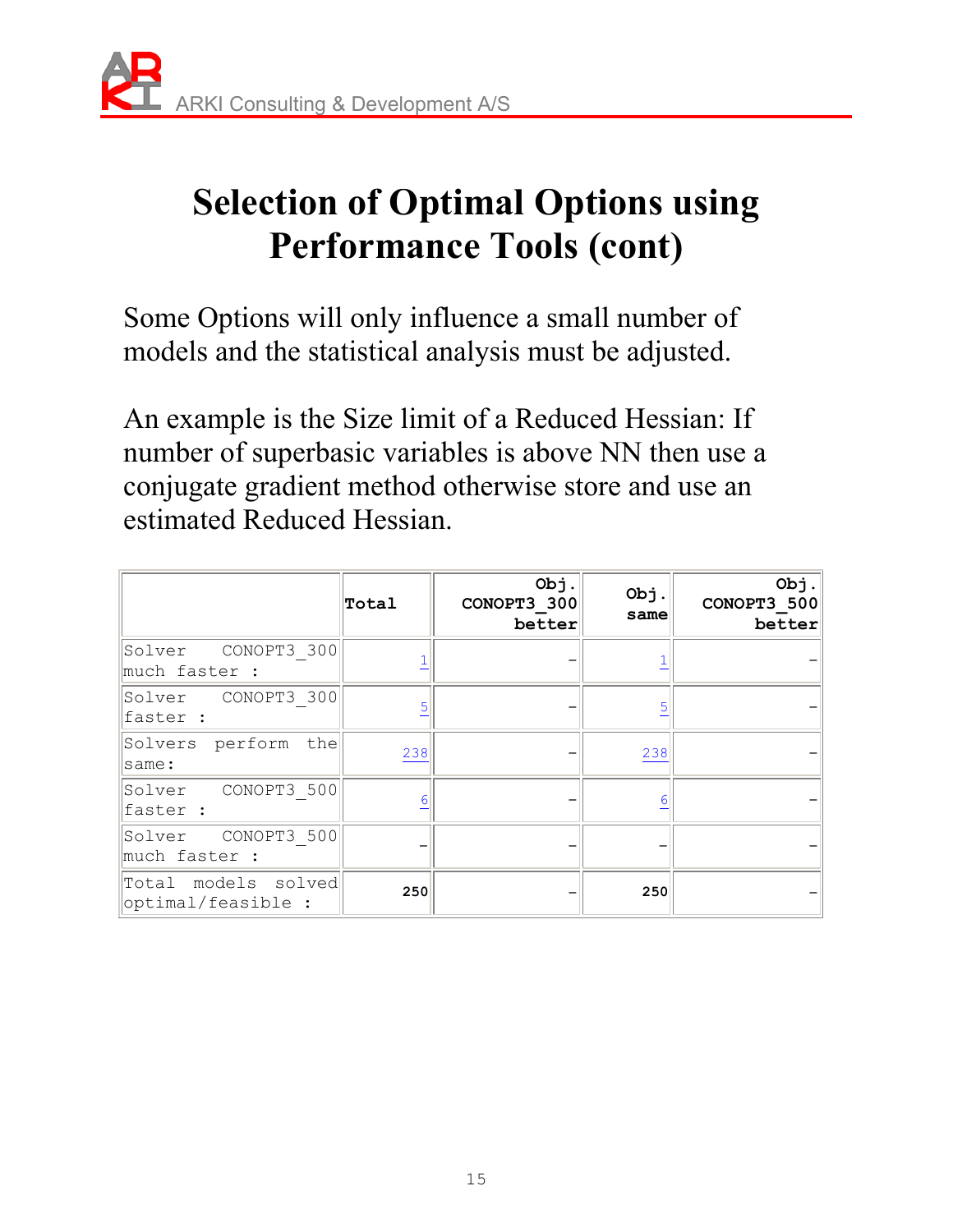If NN is going to be selected in the interval 100-1000 then the behavior of models that always have less than 100 superbasic variables and models that always have more than 1000 superbasics will not be changed. If we are comparing 300 against 500, 500 against 700, and 700 against 1000, an even smaller number of models become relevant.

We should only include the models that actually are affected in the analysis. If we do this, the table above is replaced by:

|                                              | Total | Obj.<br>CONOPT3 300<br>better | Obj. same | Obj.<br>CONOPT3 500<br>better |
|----------------------------------------------|-------|-------------------------------|-----------|-------------------------------|
| Solver CONOPT3 300<br>much faster :          |       |                               |           |                               |
| Solver CONOPT3 300<br>faster :               |       |                               |           |                               |
| Solvers perform<br>the same:                 | 3     |                               |           |                               |
| Solver CONOPT3 500<br>faster :               |       |                               |           |                               |
| Solver CONOPT3 500<br>much faster :          |       |                               |           |                               |
| Total models<br>solved<br>optimal/feasible : | 8     |                               | 8         |                               |

The sample is in this case reduced from 250 to 8 models.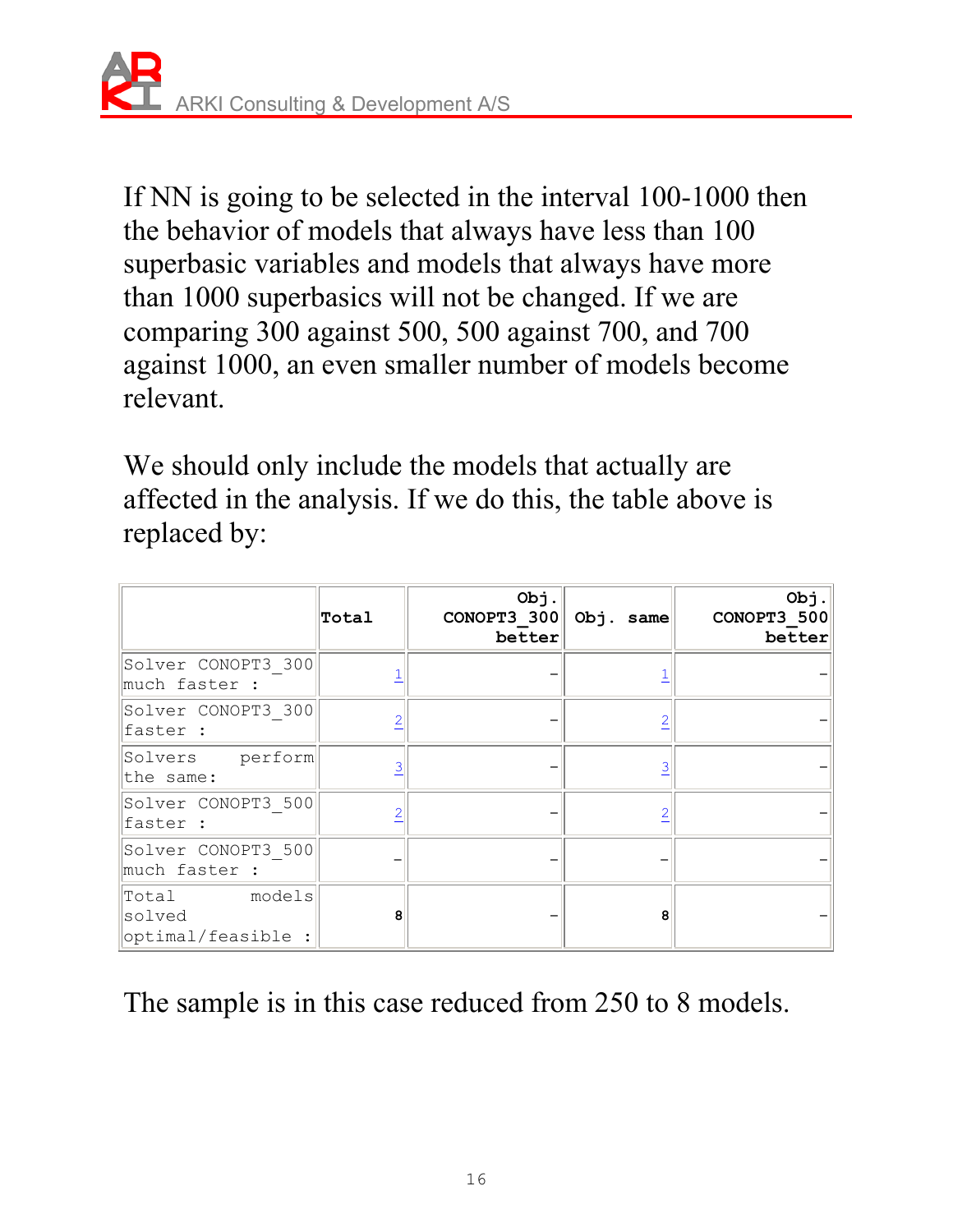### The number of models for various comparisons are:

|            | 300 | 500 | 700 | 1000           |
|------------|-----|-----|-----|----------------|
| <u>100</u> | 1 C | 16  |     | $\overline{ }$ |
| 300        |     |     |     |                |
| 500        |     |     |     |                |
| 700        |     |     |     | O.             |

The mean value of the difference in solution time relative to the mean:

|     | 300     | 500     | 700     | 1000    |
|-----|---------|---------|---------|---------|
| 100 | $-0.02$ | $-0.04$ | $-0.08$ | $-0.18$ |
| 300 |         | $-0.05$ | $-0.11$ | $-0.32$ |
| 500 |         |         | $-0.08$ | $-0.36$ |
| 700 |         |         |         | $-0.35$ |

And the corresponding standard deviations:

|     | —                                           |      |      |               |
|-----|---------------------------------------------|------|------|---------------|
|     | 300                                         | 500  | 700  | 1000          |
| 100 | $J.19$ <sup><math>\overline{ }</math></sup> | 0.33 | 0.34 | 0.49          |
| 300 |                                             | 0.37 | 0.39 | $0.6^{\circ}$ |
| 500 |                                             |      |      | 0.57          |
| 700 |                                             |      |      | 0.60          |

Even though all mean values are negative (meaning that lower NN seems better) it is not possible using this dataset to make a reliable decision about where to switch algorithm.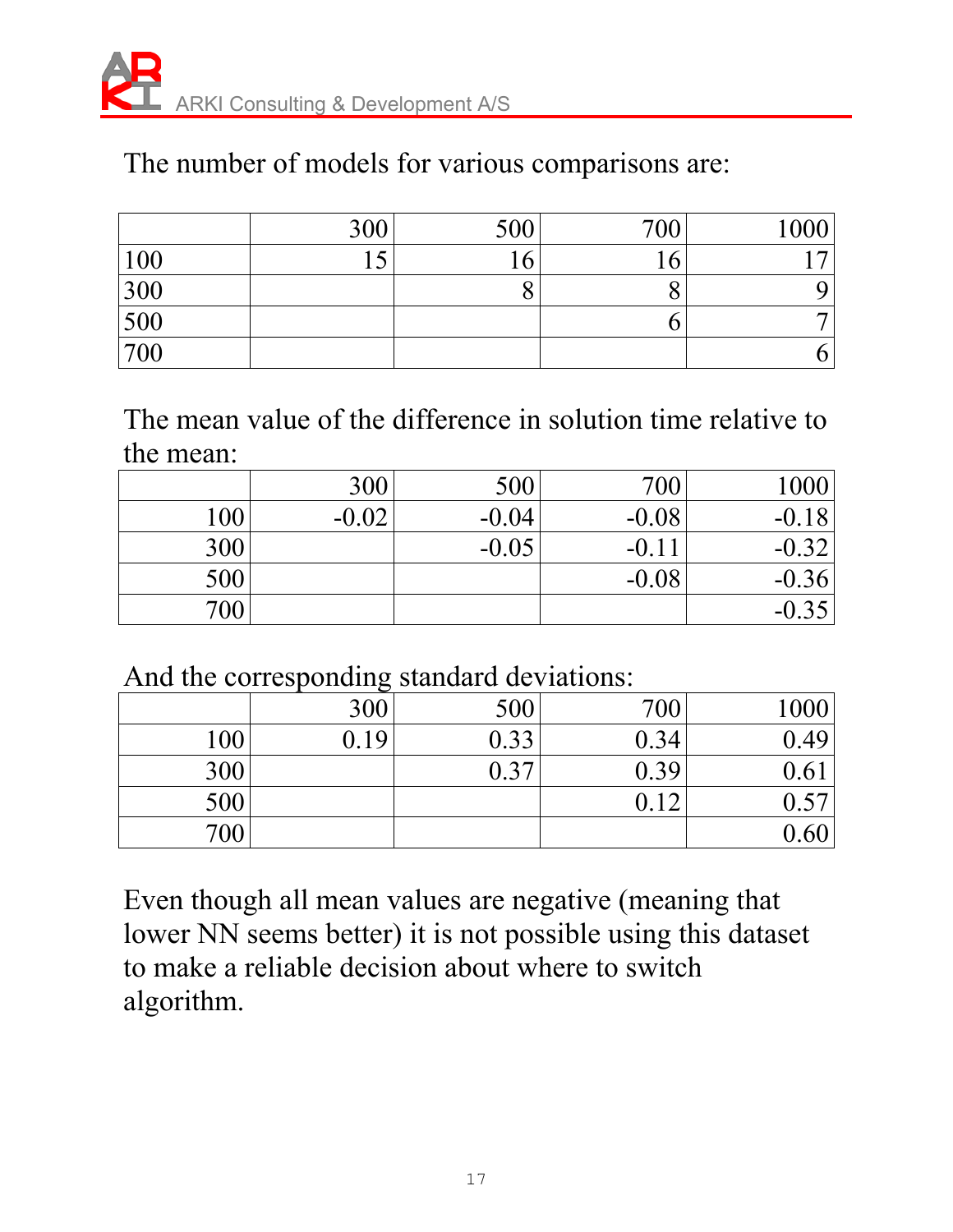

Adding 24 medium to large client models we get the following results (after about 12 hours of computing time on a laptop):

|     | 300            | 500    | 700     | 1000          |
|-----|----------------|--------|---------|---------------|
| 100 | $\Omega$<br>∠∪ | $\cap$ | ◠<br>24 | $\cap$<br>ں ت |
| 300 |                |        | ◠       |               |
| 500 |                |        |         |               |
| 700 |                |        |         | O             |

The mean value of the difference in solution time relative to the mean:

|     | 300     | 500     | 700     | 1000    |
|-----|---------|---------|---------|---------|
| 100 | $+0.05$ | $+0.04$ | $-0.05$ | $-0.12$ |
| 300 |         | $+0.03$ | $-0.13$ | $-0.26$ |
| 500 |         |         | $-0.22$ | $-0.40$ |
| 700 |         |         |         | $-0.35$ |

And the corresponding standard deviations:

|     | 300 | 500  | 700  | 1000 |
|-----|-----|------|------|------|
| 100 | .32 | 0.39 | 0.44 | 0.54 |
| 300 |     | 0.35 | 0.45 | 0.58 |
| 500 |     |      | 0.40 | 0.56 |
| 700 |     |      |      | 0.60 |

The larger data set is still not sufficient for any serious conclusions although is seems that values above 500 are bad.